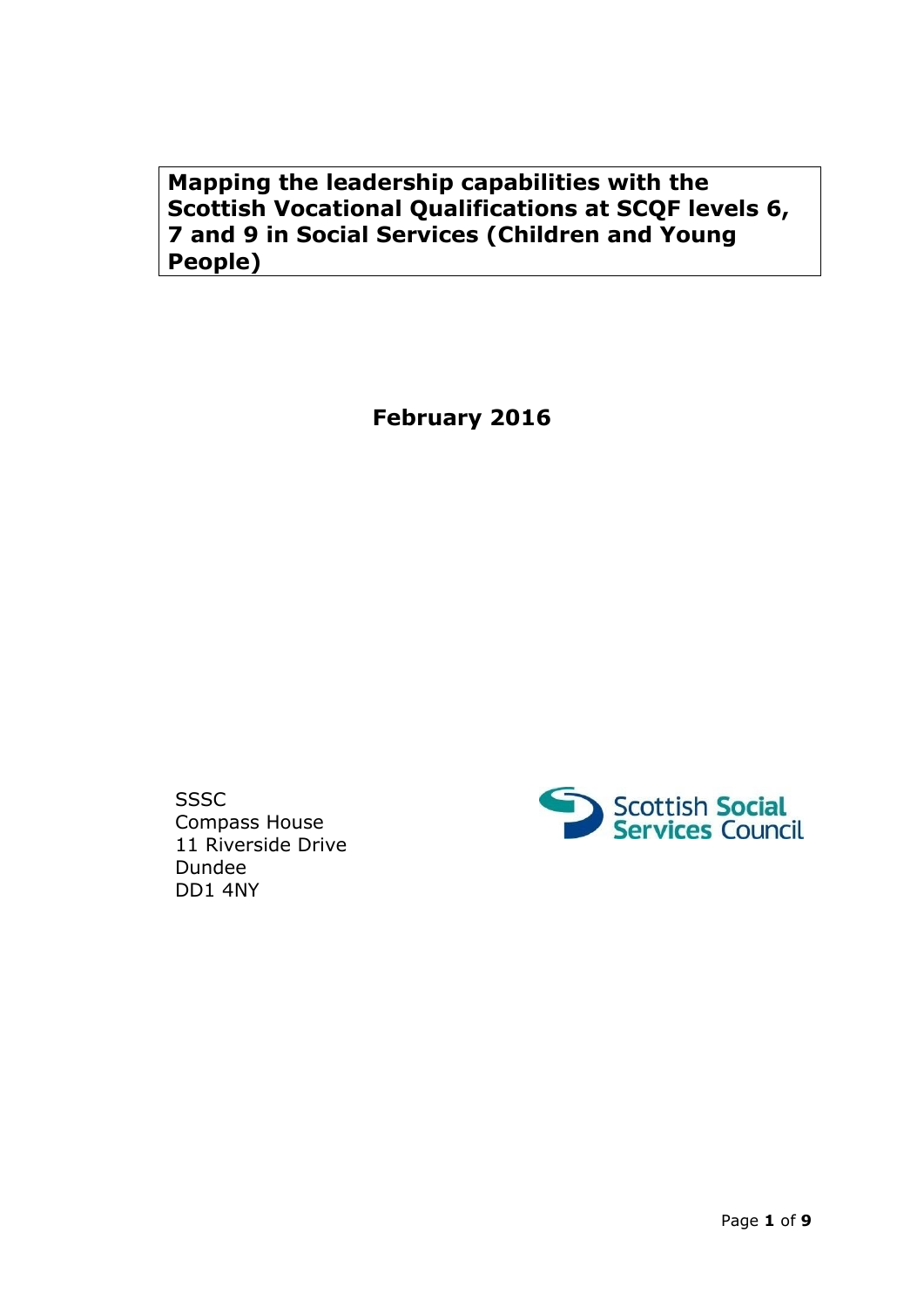# **1. Introduction**

This guidance details the outcomes from the mapping carried out for the Scottish Social Services Council (SSSC) to identify how and where the National Occupational Standards (NOS) within Scottish Vocational Qualifications (SVQ) at Scottish Credit and Qualifications Framework (SCQF) levels 6, 7 and 9 Social Services (Children and Young People) map against the six leadership capabilities.

This guidance describes how the mapping can inform leadership development and support the achievement of qualifications in practice. We have included examples from practice to illustrate this.

This guidance allows frontline workers, their managers, supervisors and training providers or assessors to:

- use the mapping exercise to identify, within the worker's job role:
	- o where leadership capabilities are required
	- o how leadership capabilities can be developed
	- o how leadership capabilities can be evidenced
- identify links between the NOS and the leadership capability indicators for frontline workers.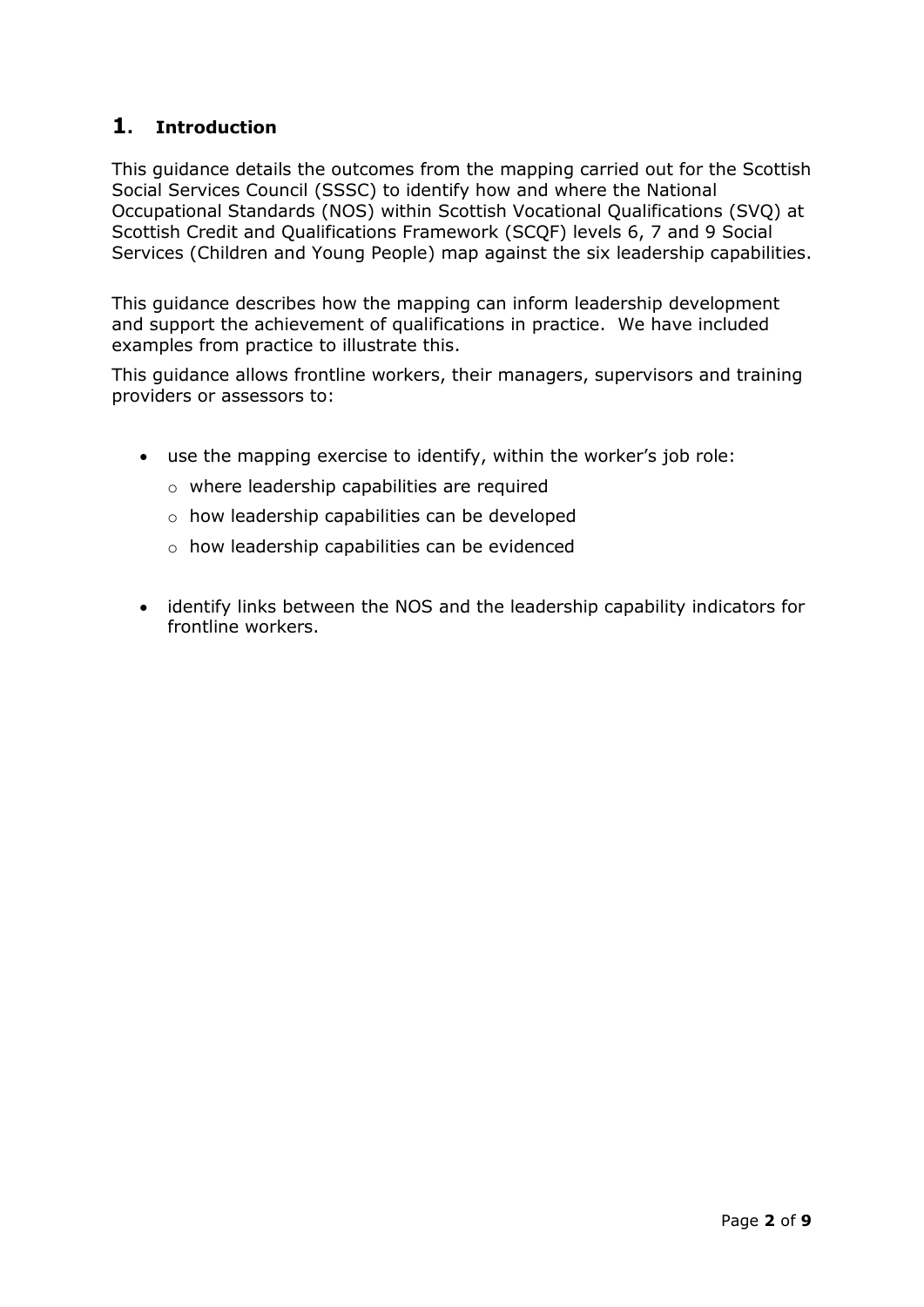## **2. Tools to support your leadership**

There are three main tools which can be used together to support your practice.

#### **a. Leadership capability grids**

You should refer to the relevant [leadership capability grids](http://stepintoleadership.info/managers_qualifications.html) for the NOS you are using to develop your leadership capability. The detailed mapping for each NOS was carried out at knowledge and performance level. Each NOS has a specific leadership capability grid. These grids highlight the links between the leadership capabilities at the theme of indicator from the Step into Leadership website.

At the beginning of each grid a summary is provided of the assumptions regarding how leadership may be demonstrated at the SVQ level for that NOS.

#### **b. Leadership capability ready reckoner for [Managers](http://stepintoleadership.info/assets/pdf/Manager-Leadership-capabily-Ready-Reckoner-CYP.docx) and [Frontline](http://stepintoleadership.info/assets/pdf/Frontline-Worker-Leadership-capabily-Ready-Reckoner-CYP.docx)  [Workers](http://stepintoleadership.info/assets/pdf/Frontline-Worker-Leadership-capabily-Ready-Reckoner-CYP.docx)**

Leadership capability ready reckoners provide a visual representation of the leadership capabilities in the form of a spider's web. Workers are encouraged to colour in different leadership capability themes which will show them (and, where appropriate, their assessor or line manager) how they are progressing in relation to each.

Illustrations of how the leadership capability ready reckoners can be used are included in the examples from practice.

#### **c. Leadership capability evidence collection tool**

There is an evidence collection tool to help support evidence collection against the leadership capability grids. The tool provides space for workers to note their evidence for the leadership capabilities against a particular NOS.

Two evidence collection tools have been devised:

- one for [frontline workers](http://stepintoleadership.info/assets/pdf/Frontline-worker-LCG-evidence-collection-tool-CYP.docx) to be used with those working with the SVQ level 2 and 3 NOS
- one for [managers](http://stepintoleadership.info/assets/pdf/Manager-LCG-evidence-collection-tool-CYP.docx) for those working with SVQ level 4 NOS.

#### **3. Examples from practice**

The following examples show how a worker undertaking SCQF level 7 can use the mapping and supporting tools.

The three examples show:

- 1. emerging practice (Kate)
- 2. established practice (Mhairi)
- 3. accomplished practice (Jon).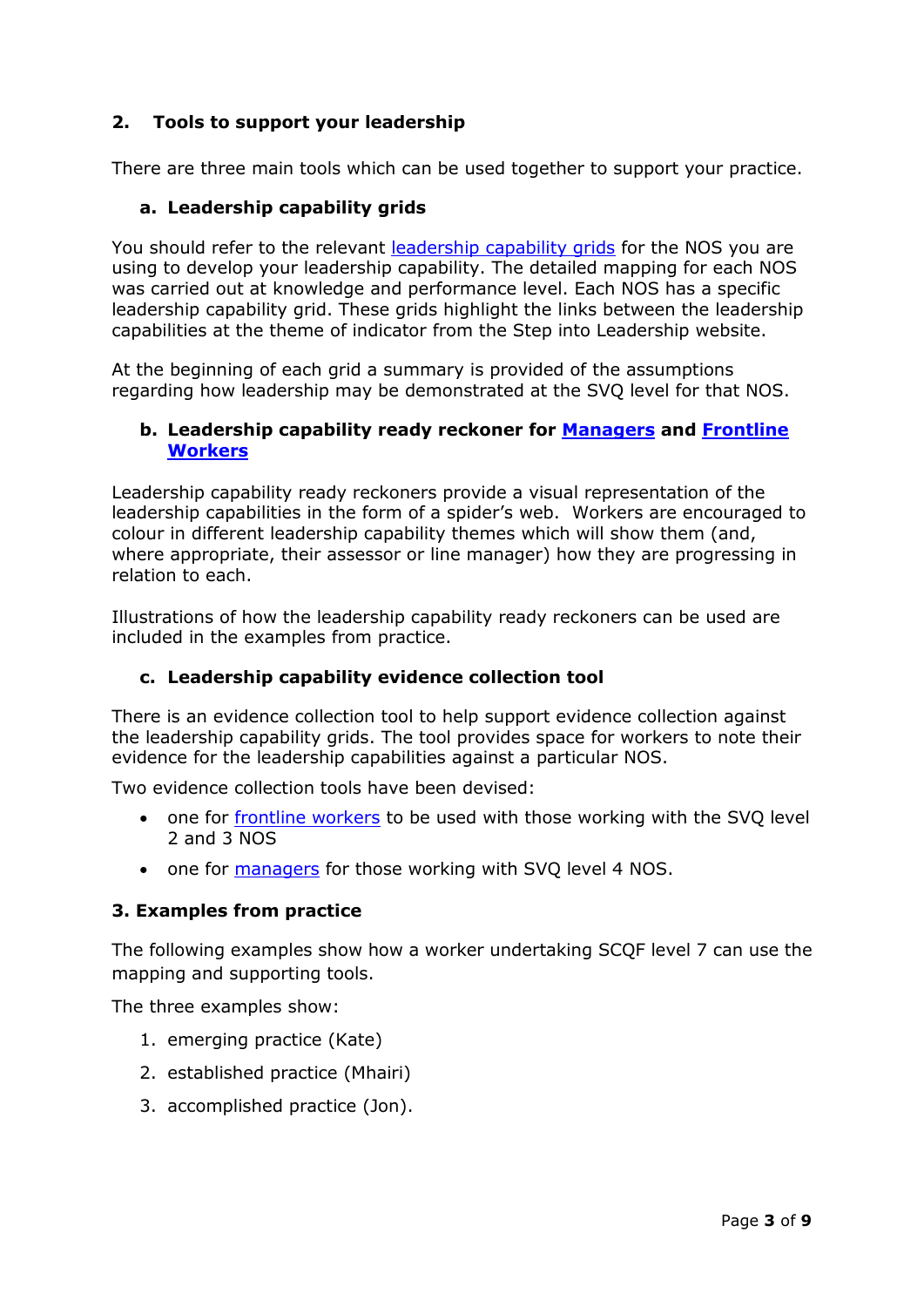## **Leadership emerging in practice: Kate**

Kate has worked as a childminder for several years and has an SVQ 3 Children's Care, Learning and Development which she gained early in her career. She has got a new job in a large multi-agency centre and although she is looking forward to this new challenge, she is also worried about working as part of such a large multi-agency team having worked autonomously for several years.

Kate is delighted to find at her induction meeting that her new manager recognises this would be different for Kate and discusses ways they will support her. The centre has a well-established system for incorporating the Continuous Learning Framework (CLF) into inductions, staff development, support and appraisal and has recently introduced the Leadership Capabilities Indicators for Frontline Workers into their systems. Kate and her manager plan to use regular support and supervision to discuss and review her work in relation to these.

As part of her induction programme, Kate and her manager complete a skills gap analysis relating to her new role and identify two NOS units she will work towards:

SCDCCLD0338: Develop productive working relationships with others

SCDCCLD0313: Support early intervention for the benefit of children and families.

Kate shows her assessor the leadership capability ready reckoner (see Figure 1) she completed with her manager during her induction which shows at a glance the emerging leadership capabilities that Kate will focus on whilst working towards the two NOS units. Together they examine the leadership capability grids for each NOS unit and discuss Kate's work and situations where she will gather evidence against the leadership capabilities using the leadership capability evidence record at the same time as gathering evidence for the NOS units.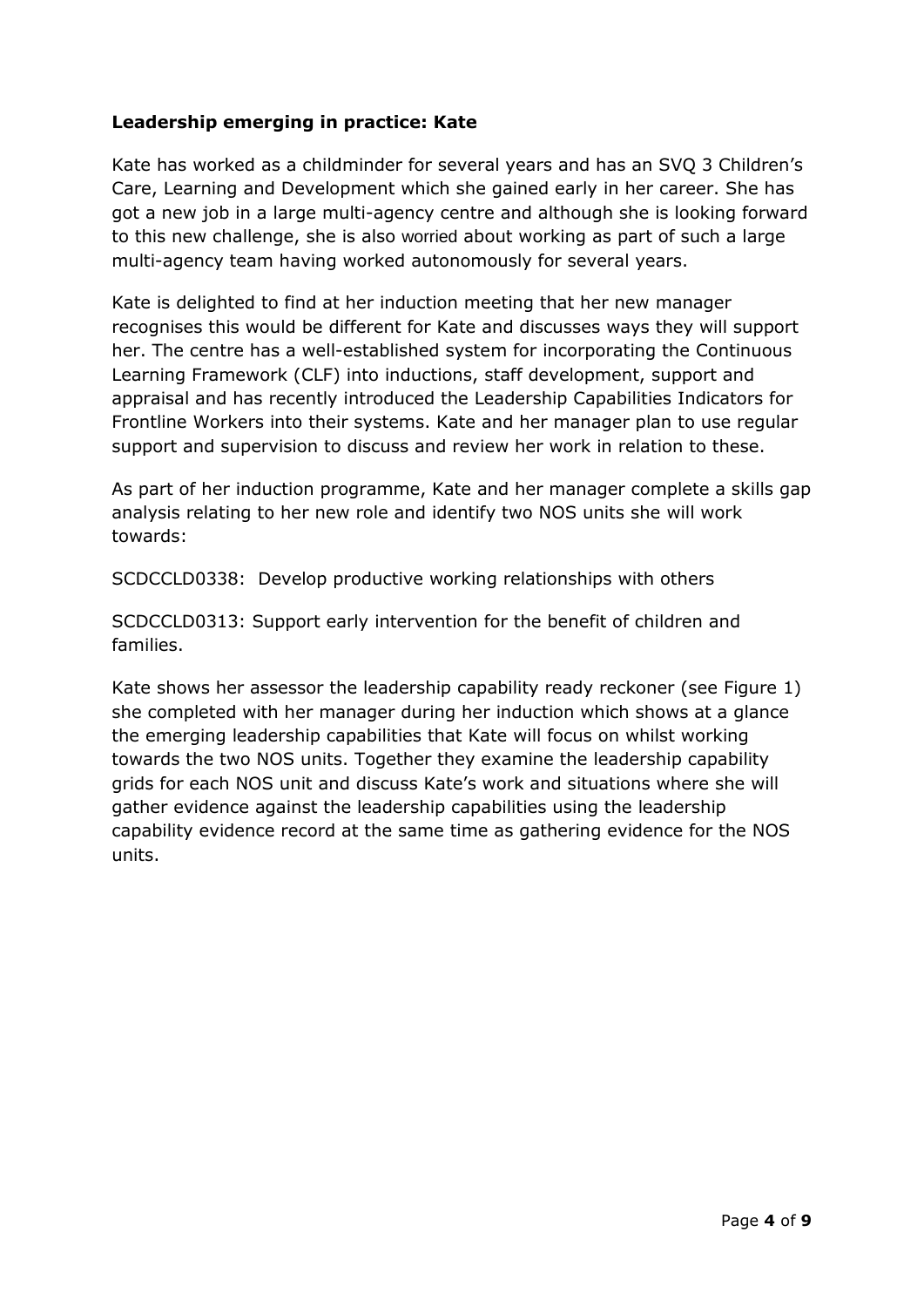### **Figure 1 Frontline Worker Leadership Capability Ready Reckoner: Kate**

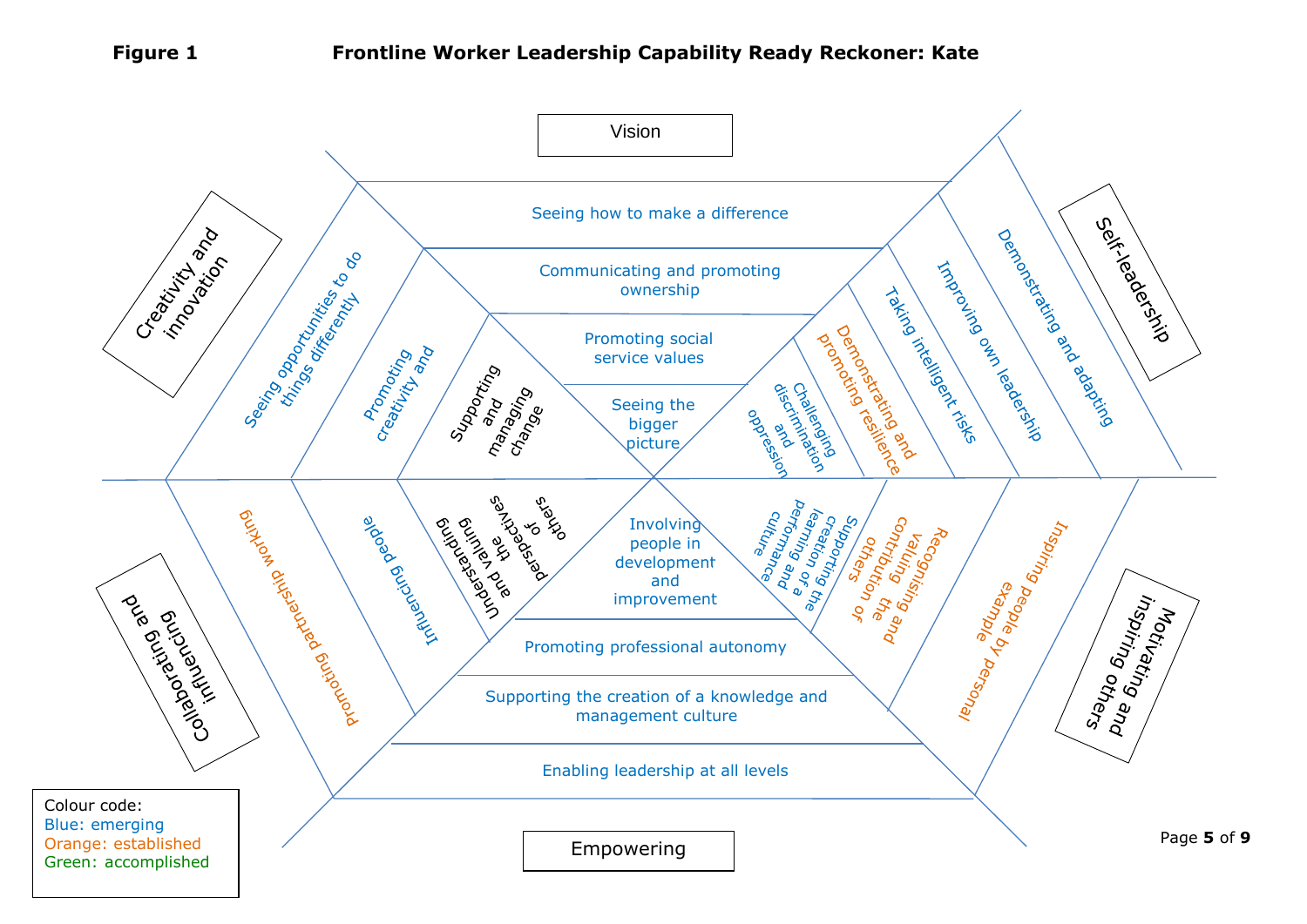## **Leadership accomplished in practice: Mhairi**

Mhairi works as a playleader in a Gaelic medium pre-school class. Working in pre-school is a career change for Mhairi whose previous work involved teaching Gaelic to adults and children. As a native Gaelic speaker, Mhairi has another key role supporting parents who are non- Gaelic speakers to support their children in learning a new language and promoting the principles and techniques of language immersion.

Mhairi has an induction meeting with her peripatetic assessor Alex to start working towards an SVQ Social Services (Children and Young People) at SCQF level 7 and discusses her previous experience and career goals. Alex recognises that Mhairi has existing leadership skills and suggests she collects evidence for the Accomplished Leadership Capabilities Indicators for Frontline Workers while working on the SVQ. Together they choose the following four NOS optional units:

SCDCCLD0347: Promote the acquisition of a new language by children through immersion in an early years setting

SCDCCLD0303 Promote the development of children and young people

SCDCCLD0309: Implement frameworks for early education through the development of curriculum planning

SCDCCLD0310: Assess children's progress according to relevant curriculum frameworks

As a first step Alex and Mhairi use the leadership capability ready reckoner to track where the direct links between the NOS units and leadership capabilities are. Mhairi finds that colouring in the reckoner helps her to see at a glance the leadership capabilities she is focusing on (see Figure 2).

During her SVQ Alex supports Mhairi to use the leadership capability grids for the four mandatory and four optional NOS units to identify where she demonstrated the leadership capabilities and to use the leadership capability evidence record to record her evidence.

As well as gaining her SVQ Mhairi has gathered evidence demonstrating her competence against the leadership capability indicators for frontline workers.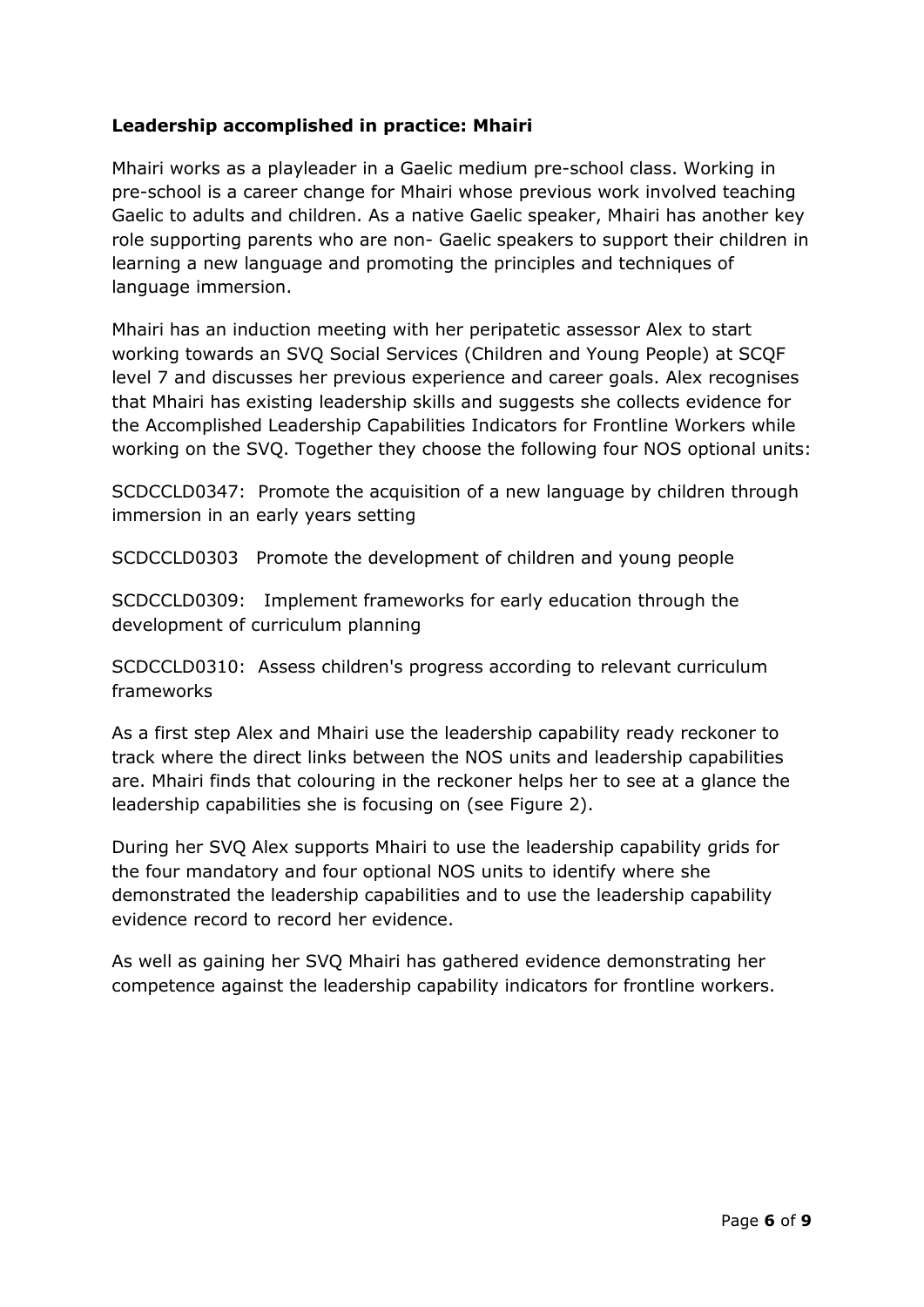### **Figure 2 Frontline Worker Leadership Capability Ready Reckoner: Mhairi**

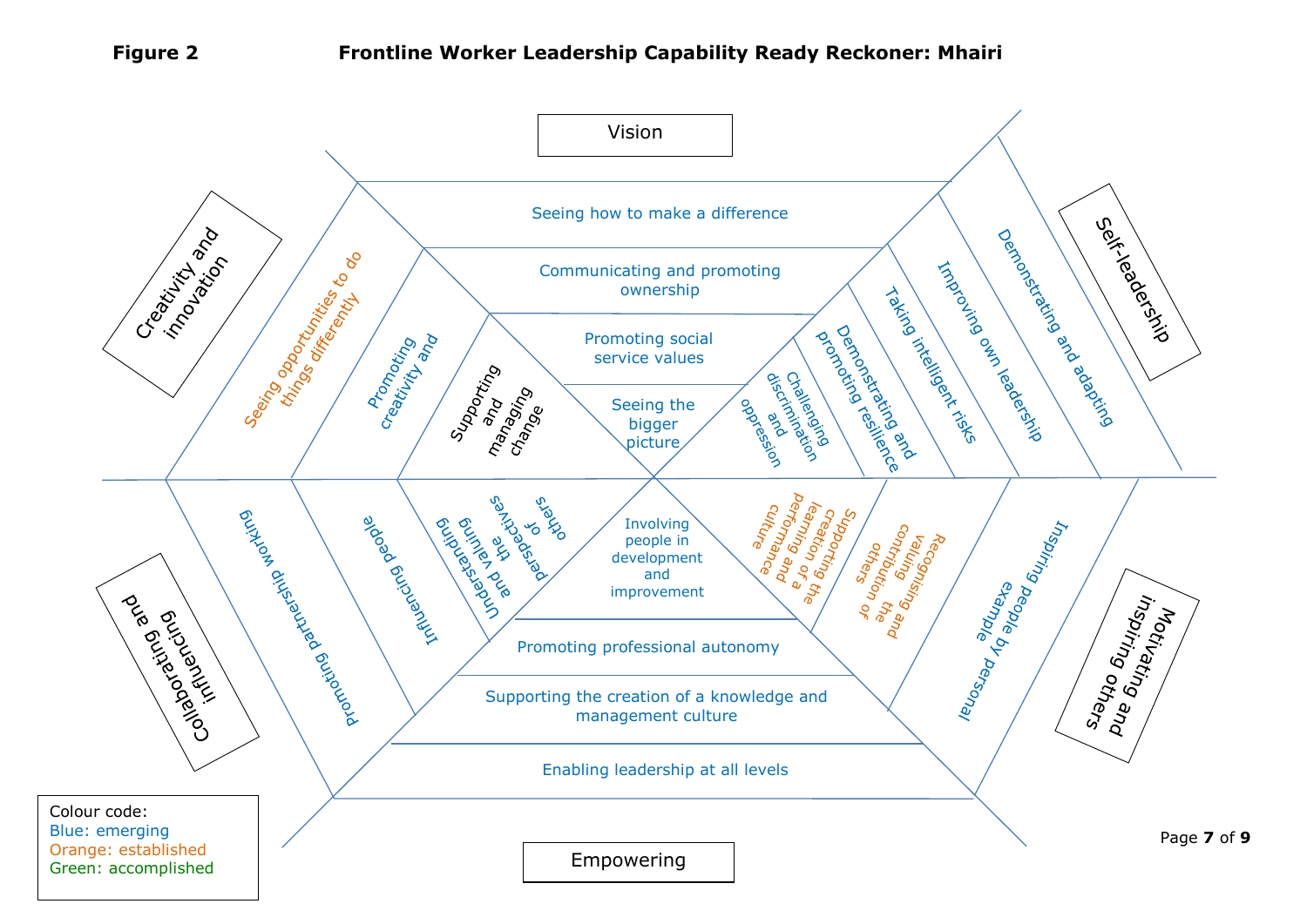## **Leadership established in practice: Jon**

Jon works as a practitioner in the pre-school room in a day care centre and has an SVQ 3 in Children's Care, Learning and Development. The baby room leader has discussed her forthcoming maternity leave with the manager who has offered Jon the temporary position as baby room leader during this time. Jon has deputised when room leaders were absent in the past and is pleased to be given this longer-term opportunity for personal development. His long-term goal is to be a childhood practice manager.

Jon's manager discusses his continuous learning and development at his supervision. They agree Jon will transfer to the baby room as a practitioner while the current room leader is still at work and that he will collect evidence against the established leadership capabilities for frontline workers in relation to three NOS units for Social Services (Children and Young People) at SCQF level 7. Together they chose three optional NOS units to represent Jon's work in the baby room.

SCDCCLD0312: Implement positive environments for babies and children

SCDCCLD0314: Promote the care of babies and children

SCDCCLD0317: Engage with families in ways that encourage them to be involved with their children's learning and development

Jon colours in the leadership capability ready reckoner to use as a reminder for the leadership capability indicators he is focusing on (see Figure 3). They then refer to the leadership capability grids for the three units which help Jon see where he can generate evidence of his leadership capabilities. Whilst working as a practitioner Jon's confidence as a baby room team member grows as he gathers evidence of his established leadership capabilities using the leadership capability evidence record.

When he meets his SVQ assessor for the SCQF level 9 award Jon shows his portfolio of evidence and discusses how he will continue his leadership journey.